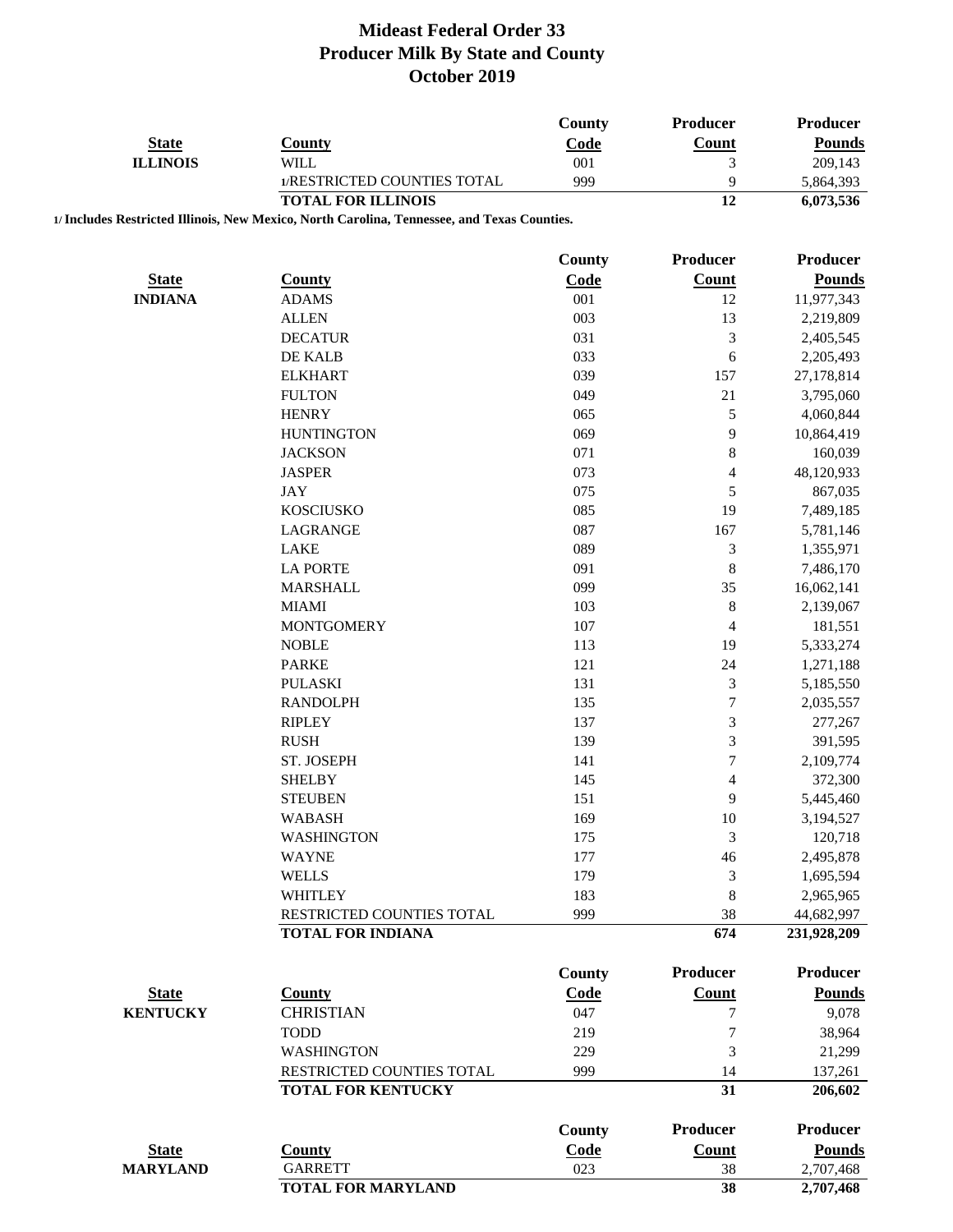|                 |                    | County | <b>Producer</b>          | Producer      |
|-----------------|--------------------|--------|--------------------------|---------------|
| <b>State</b>    | <b>County</b>      | Code   | <b>Count</b>             | <b>Pounds</b> |
| <b>MICHIGAN</b> | <b>ALCONA</b>      | 001    | 4                        | 268,535       |
|                 | <b>ALGER</b>       | 003    | 4                        | 305,152       |
|                 | <b>ALLEGAN</b>     | 005    | 41                       | 31,725,495    |
|                 | <b>ALPENA</b>      | 007    | 16                       | 1,190,957     |
|                 | <b>ARENAC</b>      | 011    | 16                       | 4,993,327     |
|                 | <b>BARRY</b>       | 015    | $20\,$                   | 29,294,614    |
|                 | <b>BAY</b>         | 017    | $\sqrt{5}$               | 432,711       |
|                 | <b>BERRIEN</b>     | 021    | 6                        | 1,799,336     |
|                 | <b>BRANCH</b>      | 023    | 11                       | 5,184,085     |
|                 | <b>CALHOUN</b>     | 025    | 18                       | 9,809,102     |
|                 | <b>CHARLEVOIX</b>  | 029    | $\overline{\mathcal{A}}$ | 595,686       |
|                 | <b>CHIPPEWA</b>    | 033    | $\sqrt{5}$               | 448,452       |
|                 | <b>CLARE</b>       | 035    | 15                       | 3,817,871     |
|                 | <b>CLINTON</b>     | 037    | $40\,$                   | 68,647,608    |
|                 | <b>DELTA</b>       | 041    | 3                        | 219,247       |
|                 | <b>EATON</b>       | 045    | 17                       | 1,802,902     |
|                 | <b>EMMET</b>       | 047    | 3                        | 432,875       |
|                 | <b>GENESEE</b>     | 049    | $\overline{\mathbf{4}}$  | 540,243       |
|                 | <b>GLADWIN</b>     | 051    | 5                        | 535,609       |
|                 | <b>GRATIOT</b>     | 057    | 31                       | 91,179,967    |
|                 | <b>HILLSDALE</b>   | 059    | 17                       | 9,791,000     |
|                 | <b>HURON</b>       | 063    | 54                       | 76,650,209    |
|                 | <b>INGHAM</b>      | 065    | 20                       | 7,604,381     |
|                 | <b>IONIA</b>       | 067    | 32                       | 31,332,880    |
|                 | <b>IOSCO</b>       | 069    | 10                       | 2,516,389     |
|                 | <b>ISABELLA</b>    | 073    | 30                       | 15,615,016    |
|                 | <b>JACKSON</b>     | 075    | 15                       | 6,225,816     |
|                 | <b>KALAMAZOO</b>   | 077    | 6                        | 9,645,937     |
|                 | <b>KENT</b>        | 081    | $22\,$                   | 10,686,087    |
|                 | <b>LAPEER</b>      | 087    | 16                       | 2,510,082     |
|                 | <b>LENAWEE</b>     | 091    | 21                       | 38,963,017    |
|                 | <b>LIVINGSTON</b>  | 093    | 9                        | 4,181,670     |
|                 | <b>MACOMB</b>      | 099    | 3                        | 162,241       |
|                 | <b>MASON</b>       | 105    | $\boldsymbol{7}$         | 1,486,382     |
|                 | <b>MECOSTA</b>     | 107    | 17                       | 1,896,516     |
|                 | <b>MENOMINEE</b>   | 109    | 10                       | 1,627,997     |
|                 | <b>MISSAUKEE</b>   | 113    | 35                       | 35,808,084    |
|                 | <b>MONTCALM</b>    | 117    | 43                       | 12,326,498    |
|                 | <b>MONTMORENCY</b> | 119    | $\sqrt{5}$               | 265,075       |
|                 | <b>MUSKEGON</b>    | 121    | 13                       | 13,839,939    |
|                 | <b>NEWAYGO</b>     | 123    | 36                       | 7,456,839     |
|                 | <b>OCEANA</b>      | 127    | $\sqrt{5}$               | 50,312        |
|                 | <b>OGEMAW</b>      | 129    | $28\,$                   | 8,032,297     |
|                 | <b>OSCEOLA</b>     | 133    | 26                       | 16,123,832    |
|                 | <b>OSCODA</b>      | 135    | 10                       | 354,863       |
|                 | <b>OTTAWA</b>      | 139    | 45                       | 45,733,337    |
|                 | PRESQUE ISLE       | 141    | 4                        | 300,976       |
|                 | SAGINAW            | 145    | 12                       | 4,116,268     |
|                 | <b>ST. CLAIR</b>   | 147    | $\,8\,$                  | 1,528,550     |
|                 | ST. JOSEPH         | 149    | $20\,$                   | 3,674,520     |
|                 |                    |        |                          |               |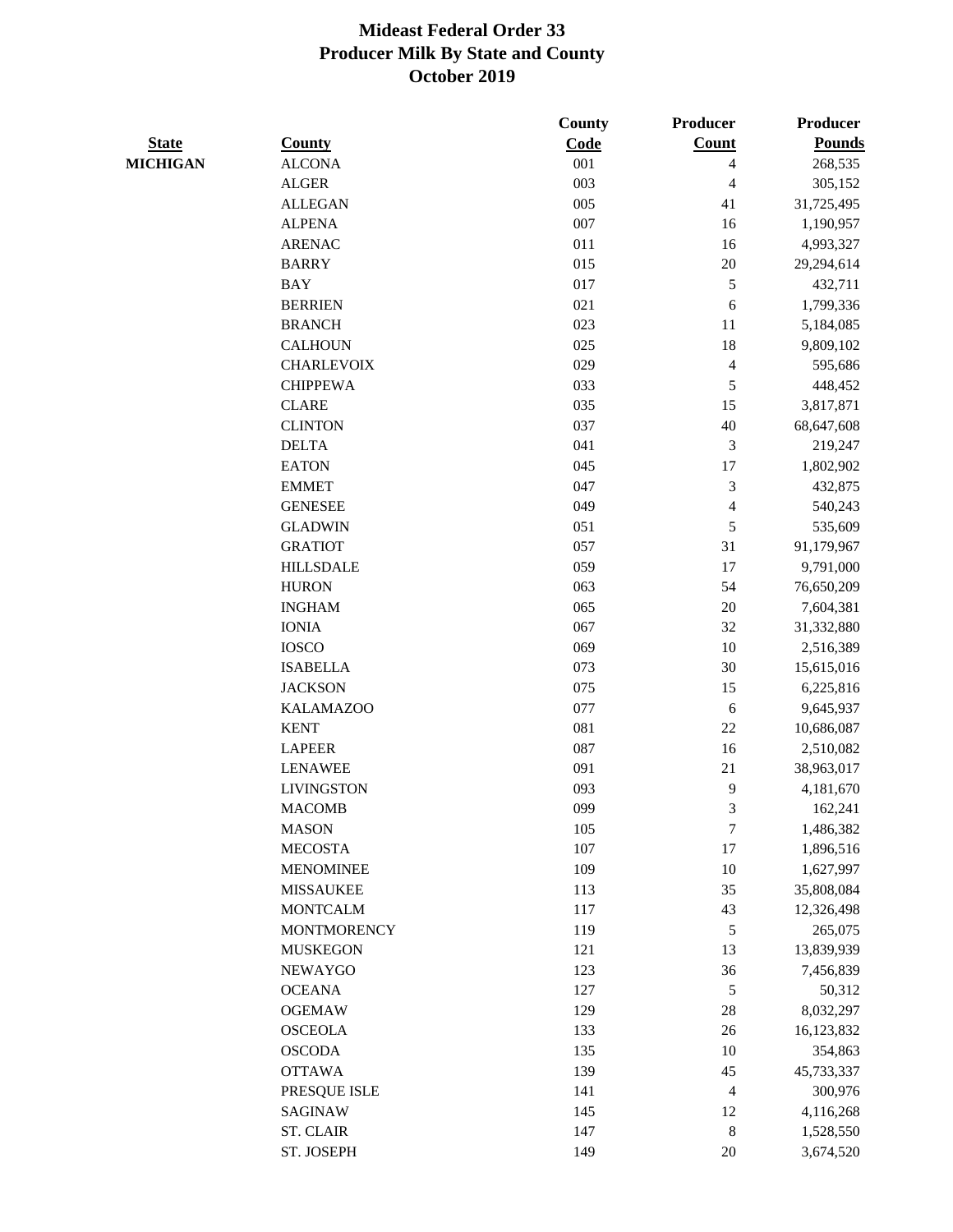|                 |                           | County        | Producer        | <b>Producer</b> |
|-----------------|---------------------------|---------------|-----------------|-----------------|
| <b>State</b>    | <b>County</b>             | Code          | <b>Count</b>    | <b>Pounds</b>   |
| <b>MICHIGAN</b> | <b>SANILAC</b>            | 151           | 72              | 60,702,432      |
|                 | <b>SHIAWASSEE</b>         | 155           | 14              | 4,478,169       |
|                 | <b>TUSCOLA</b>            | 157           | 32              | 27,234,059      |
|                 | <b>VAN BUREN</b>          | 159           | 9               | 16,591,775      |
|                 | WASHTENAW                 | 161           | 11              | 2,693,741       |
|                 | <b>WEXFORD</b>            | 165           | 9               | 550,999         |
|                 | RESTRICTED COUNTIES TOTAL | 999           | 17              | 1,856,020       |
|                 | <b>TOTAL FOR MICHIGAN</b> |               | 1,011           | 737,837,979     |
|                 |                           | <b>County</b> | <b>Producer</b> | <b>Producer</b> |
| <b>State</b>    | <b>County</b>             | Code          | Count           | <b>Pounds</b>   |
| <b>NEW YORK</b> | <b>CATTARAUGUS</b>        | 009           | 45              | 19,889,243      |
|                 | <b>CHAUTAUQUA</b>         | 013           | 81              | 22,755,352      |
|                 | <b>CHEMUNG</b>            | 015           | 3               | 1,043,208       |
|                 | <b>ERIE</b>               | 029           | $\,8\,$         | 2,734,526       |
|                 | <b>GENESEE</b>            | 037           | 3               | 155,611         |
|                 | <b>LIVINGSTON</b>         | 051           | $\overline{4}$  | 4,960,130       |
|                 | <b>STEUBEN</b>            | 101           | 9               | 2,983,558       |
|                 | <b>WYOMING</b>            | 121           | 9               | 22,917,341      |
|                 | RESTRICTED COUNTIES TOTAL | 999           | 8               | 6,636,368       |
|                 | <b>TOTAL FOR NEW YORK</b> |               | 170             | 84,075,337      |
|                 |                           | <b>County</b> | <b>Producer</b> | <b>Producer</b> |
| <b>State</b>    | <b>County</b>             | Code          | Count           | <b>Pounds</b>   |
| <b>OHIO</b>     | <b>ADAMS</b>              | 001           | 13              | 940,776         |
|                 | <b>ALLEN</b>              | 003           | 3               | 527,452         |
|                 | <b>ASHLAND</b>            | 005           | 48              | 11,161,217      |
|                 | <b>ASHTABULA</b>          | 007           | 19              | 6,261,424       |
|                 | <b>ATHENS</b>             | 009           | $\overline{4}$  | 272,704         |
|                 | <b>AUGLAIZE</b>           | 011           | 28              | 4,260,307       |
|                 | <b>BELMONT</b>            | 013           | 9               | 814,359         |
|                 | <b>BROWN</b>              | 015           | 7               | 550,847         |
|                 | <b>CARROLL</b>            | 019           | 20              | 1,264,649       |
|                 | <b>CHAMPAIGN</b>          | 021           | 8               | 791,898         |
|                 | <b>CLARK</b>              | 023           | 4               | 8,062,783       |
|                 | <b>CLINTON</b>            | 027           | 5               | 282,371         |
|                 | <b>COLUMBIANA</b>         | 029           | 60              | 9,693,245       |
|                 | COSHOCTON                 | 031           | $20\,$          | 2,155,980       |
|                 | <b>CRAWFORD</b>           | 033           | $\,8\,$         | 2,649,736       |
|                 | <b>DARKE</b>              | 037           | 26              | 7,554,206       |
|                 | <b>DEFIANCE</b>           | 039           | 6               | 4,588,782       |
|                 | <b>DELAWARE</b>           | 041           | 3               | 195,757         |
|                 | <b>FAIRFIELD</b>          | 045           | 5               | 224,778         |
|                 | <b>FAYETTE</b>            | 047           | 4               | 957,933         |
|                 | <b>FULTON</b>             | 051           | 5               | 4,994,538       |
|                 | <b>GEAUGA</b>             | 055           | 34              | 3,588,319       |
|                 | <b>GREENE</b>             | 057           | 4               | 724,898         |
|                 | <b>HANCOCK</b>            | 063           | 3               | 1,472,617       |
|                 | <b>HARDIN</b>             | 065           | 9               | 12,331,599      |
|                 | <b>HARRISON</b>           | 067           | 4               | 174,332         |
|                 | <b>HENRY</b>              | 069           | 4               | 1,794,097       |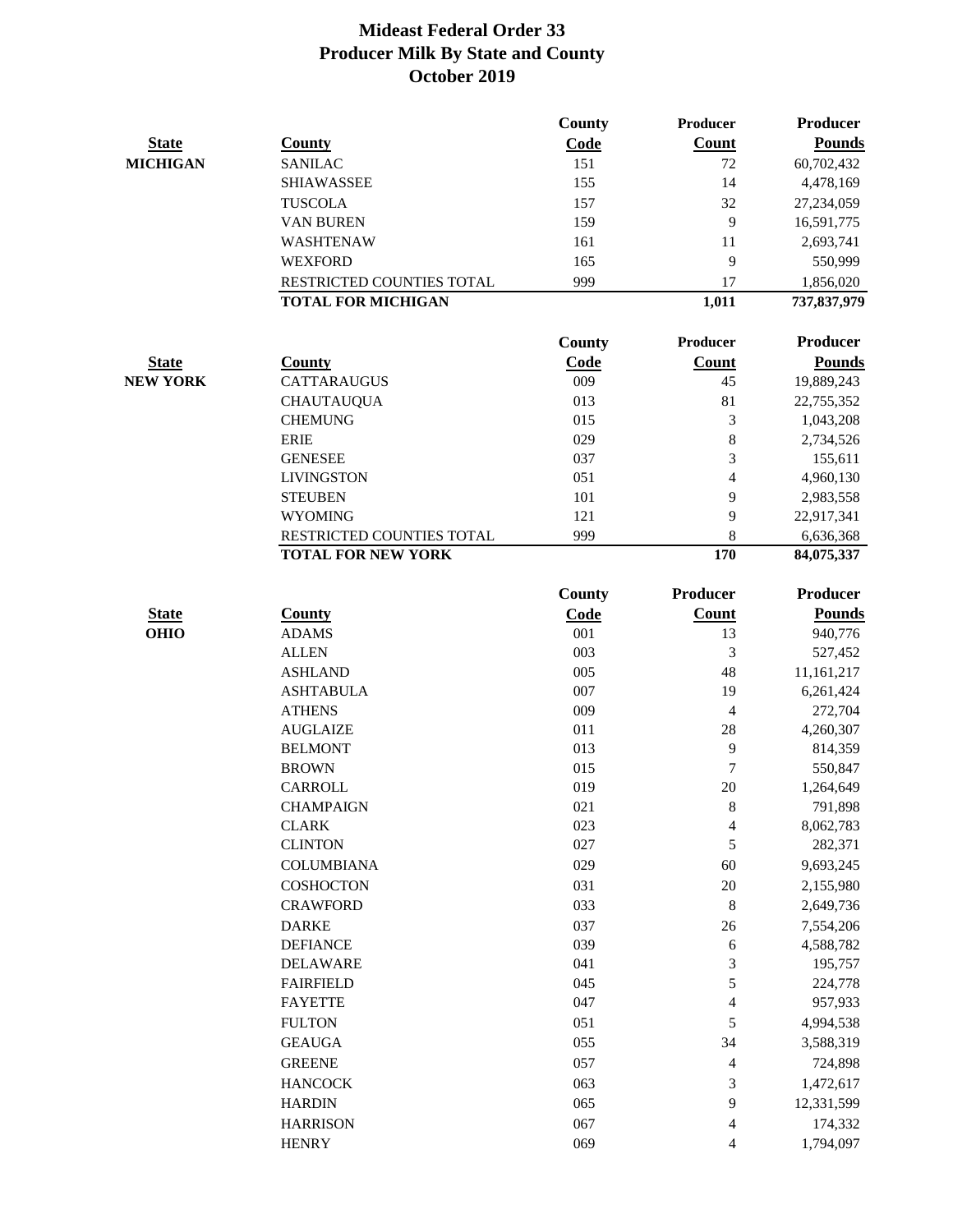|              |                               | County        | Producer         | <b>Producer</b> |
|--------------|-------------------------------|---------------|------------------|-----------------|
| <b>State</b> | <b>County</b>                 | Code          | <b>Count</b>     | <b>Pounds</b>   |
| <b>OHIO</b>  | <b>HIGHLAND</b>               | 071           | 28               | 2,316,362       |
|              | <b>HOLMES</b>                 | 075           | 133              | 9,608,749       |
|              | <b>HURON</b>                  | 077           | 41               | 5,306,279       |
|              | <b>JEFFERSON</b>              | 081           | 6                | 577,809         |
|              | <b>KNOX</b>                   | 083           | 24               | 5,814,446       |
|              | <b>LICKING</b>                | 089           | 8                | 6,001,909       |
|              | <b>LOGAN</b>                  | 091           | 26               | 2,923,030       |
|              | <b>LORAIN</b>                 | 093           | 11               | 1,072,368       |
|              | <b>MADISON</b>                | 097           | $\sqrt{ }$       | 10,789,755      |
|              | <b>MAHONING</b>               | 099           | 30               | 6,633,157       |
|              | <b>MEDINA</b>                 | 103           | 14               | 1,714,579       |
|              | <b>MEIGS</b>                  | 105           | $\mathfrak{Z}$   | 252,294         |
|              | <b>MERCER</b>                 | 107           | 69               | 23,407,300      |
|              | <b>MIAMI</b>                  | 109           | $\tau$           | 538,928         |
|              | <b>MONROE</b>                 | 111           | 6                | 490,541         |
|              | <b>MORGAN</b>                 | 115           | $\overline{7}$   | 1,502,262       |
|              | <b>MORROW</b>                 | 117           | 8                | 2,519,791       |
|              | <b>MUSKINGUM</b>              | 119           | 10               | 1,069,389       |
|              | <b>PAULDING</b>               | 125           | 6                | 12,426,884      |
|              | <b>PICKAWAY</b>               | 129           | 6                | 3,654,834       |
|              | <b>PORTAGE</b>                | 133           | 6                | 2,252,180       |
|              | <b>PREBLE</b>                 | 135           | $\overline{7}$   | 939,580         |
|              | <b>PUTNAM</b>                 | 137           | 9                | 5,872,181       |
|              | <b>RICHLAND</b>               | 139           | 104              | 8,094,482       |
|              | <b>ROSS</b>                   | 141           | 10               | 782,995         |
|              | <b>SANDUSKY</b>               |               | $\boldsymbol{7}$ |                 |
|              |                               | 143           | 28               | 547,677         |
|              | <b>SHELBY</b><br><b>STARK</b> | 149<br>151    | 56               | 8,161,000       |
|              |                               |               |                  | 9,612,062       |
|              | <b>TRUMBULL</b>               | 155           | 18               | 3,422,620       |
|              | <b>TUSCAWARAS</b>             | 157           | 112              | 6,376,678       |
|              | <b>UNION</b>                  | 159           | $\boldsymbol{7}$ | 726,707         |
|              | <b>VAN WERT</b>               | 161           | 6                | 7,580,997       |
|              | <b>WASHINGTON</b>             | 167           | 11               | 1,330,712       |
|              | WAYNE                         | 169           | 190              | 44,869,603      |
|              | <b>WOOD</b>                   | 173           | 3                | 868,401         |
|              | <b>WYANDOT</b>                | 175           | 5                | 619,775         |
|              | RESTRICTED COUNTIES TOTAL     | 999           | 26               | 20,072,189      |
|              | <b>TOTAL FOR OHIO</b>         |               | 1,418            | 309,042,109     |
|              |                               | <b>County</b> | <b>Producer</b>  | <b>Producer</b> |
| <b>State</b> | <b>County</b>                 | Code          | Count            | <b>Pounds</b>   |
| PENNSYLVANIA | <b>ARMSTRONG</b>              | 005           | 16               | 2,588,500       |
|              | <b>BEAVER</b>                 | 007           | 18               | 999,759         |
|              | <b>BRADFORD</b>               | 015           | 6                | 613,783         |
|              | <b>BUTLER</b>                 | 019           | $22\,$           | 3,016,396       |
|              | <b>CAMBRIA</b>                | 021           | $\boldsymbol{7}$ | 1,844,098       |
|              | <b>CENTRE</b>                 | 027           | 6                | 118,079         |
|              | <b>CHESTER</b>                | 029           | $\,8$            | 312,473         |
|              | <b>CLARION</b>                | 031           | 18               | 2,245,251       |
|              | <b>CLEARFIELD</b>             | 033           | $10\,$           | 861,017         |
|              | <b>CLINTON</b>                | 035           | 11               | 88,499          |
|              | <b>COLUMBIA</b>               | 037           | 13               | 467,992         |
|              |                               |               |                  |                 |